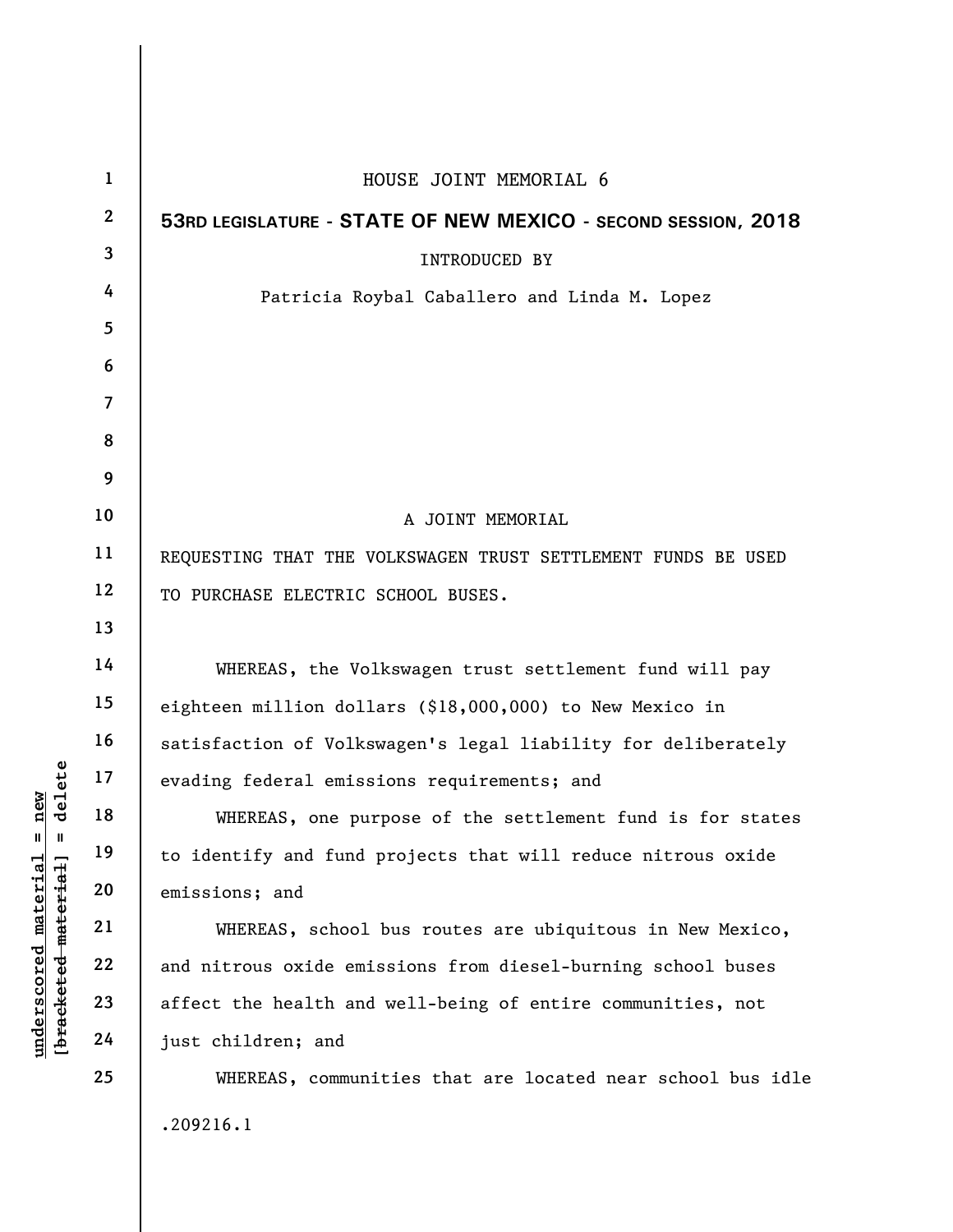**1 2** 

**3** 

**4** 

**5** 

**6** 

**7** 

**8** 

**9** 

**12** 

**13** 

**14** 

**15** 

**16** 

**17** 

**18** 

**19** 

**20** 

**21** 

**22** 

**23** 

**24** 

**25** 

stations experience increased health impacts from the emissions of diesel-powered school buses; and

WHEREAS, nitrous oxide emissions from diesel-burning engines are closely linked to chronic respiratory illnesses; and

WHEREAS, respiratory and pulmonary illnesses impose increased medical costs on communities; and

WHEREAS, these medical costs are particularly challenging for families without health coverage; and

**10 11**  WHEREAS, asthma attacks in children are a traumatic experience for entire families; and

WHEREAS, children with chronic illnesses can experience delayed development, both from neurological impacts and from simply missing days of school; and

WHEREAS, public employees driving school buses bear a disproportionate brunt of the health impacts from dieselburning school buses; and

WHEREAS, there is potential for the state's already overburdened and underfunded school districts to save money on the costs of fuel by using electric school buses; and

WHEREAS, parents place their trust in New Mexico's school districts every time they put their children on school buses, and districts are doing everything in their power to keep New Mexico children safe and healthy; and

WHEREAS, communities statewide want to do their part to .209216.1  $- 2 -$ 

 $b$ racketed material] = delete **[bracketed material] = delete**  $underscored material = new$ **underscored material = new**